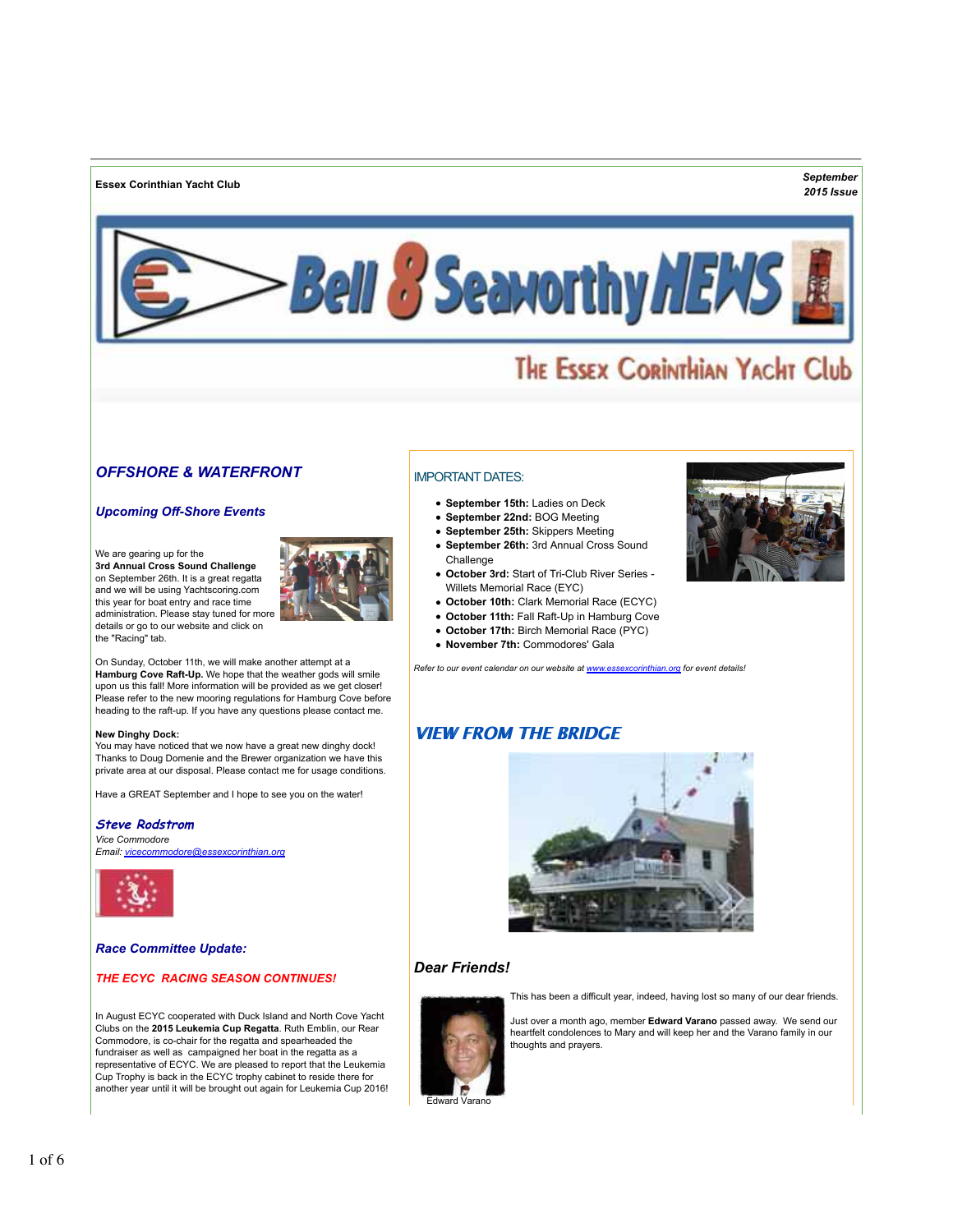The **First Inter Club Ideal 18 Team Race** on September 12th was very successful with ECYC dominating the day. See Terry Stewart's report for more details!

If you haven't done so yet, mark your calendars for the **Third Annual ECYC CROSS SOUND CHALLENGE.** Save the Date Invitations have been sent to all 2014 participants. The 2015 field will be limited to 50 boats. The Notice of Race is posted at:

**[www.essexcorinthian.org/ecyc-cross-sound-challenge.html](http://www.essexcorinthian.org/ecyc-cross-sound-challenge.html) .**

### The date is **Saturday, September 26th.**



The registration for **Cross Sound Challenge** (XSC for short) has now started. This is not a race to miss, neither is the post-race party to be held at Brewer Essex Island!

If you have a business and wish to become a **Cross Sound Challenge Sponsor**, please contact me and I will provide you with details or go to our website to download a

sponsorship form!

Boats may now register directly via **Yachtscoring.com**, a system for boat entry and race timing administration. Please go to **[www.yachtscoring.com/emenu.cfm?eID=1486](http://www.yachtscoring.com/emenu.cfm?eID=1486)** to register your PHRF-rated boat.

## **Priscilla Robinson**

Race Committee Chair & The ECYC 2015 Race Committee [Email: racechair@essexcorinthian.org](mailto:racechair@essexcorinthian.org)

# *IDEAL 18 RACING:*

September 12, 2015 will go down in club history as the first Ideal 18 team race between ECYC and EYC.

Given crew feedback from both clubs, Saturday's race will be the first of many to come as a traditional annual event.

Team racing in Essex began in 1960 with EYC (operating out of what is now the ECYC clubhouse) and Pettipaug competing in a team race called the Hawkins Race, named after EYC member Bert Hawkins. The Hawkins Race continues to be held annually and is today sailed in EYC's Ideal 18's.

With ECYC acquiring its third Ideal 18 this year, combined with our racing success in regular Ideal 18 racing, it was time to have team racing with EYC.

#### **Team Racing Explained (from Wikipedia):**

Team racing is a popular form of dinghy racing and yacht racing. Two teams consisting of 2, 3, or 4 boats compete together in a race, all the boats being of the one class and reasonably evenly matched. The results of each team are combined to decide the winner - as opposed to fleet racing where boats are scored on an individual basis, or an inter-club fleet race where boats from three or more clubs compete and the finishing points of boats from a club are added up to give the club's overall position. The low points scoring system is used in team racing: a boat that finishes 1st earns 1 point, a boat that finishes 2nd earns 2 points, and so on - with the winning team decided by adding together the points of all the boats in each team. The team with the fewest points wins, with additional rules applied to decide ties in the 2-boat and 4-boat formats.

Team races are usually sailed over very short (5 - 10 minute) courses in the form of a starboard (right) hand 'box' course (beat from start/finish, short reach, run, short reach, beat to start/finish) if only two teams are competing (so start and finish can be combined), otherwise the course is in the shape of a (digital) 'S' on its side (beat from start mark to starboard, short reach (starboard), run (port), short reach (port), beat to finish). This format puts a premium on team racing tactics - rather than the outcome being decided by pure boat speed.

We are **Upgrading the Office Computer**. Please bear with us we install new computer hardware and software that will bring us into the 21st century. If you are unable to communicate with Jean Little via email during this period, please give her a call in the office. We anticipate that we'll be up and running on the new system by the middle of September. Included in these improvements will be a reliable and automated back-up system for our programs and data, as well as a modern firewall to help keep us protected from malwares.

Following a Hiatus in 2014, the **"Corinthian Clam Fest"** put an event back on our calendar for the

"end of summer" Labor Day Holiday. 51 members turned out to enjoy a spectacular early September day on the deck, enjoying the delicious fare prepared by Monique and Chef Ed. We thank Jean Brewer and Laurel Stewart for handling decorations, as well as day of event logistics with the assistance of Mimi Merton. Charlotte Robbins, Valerie Votto, Patricia Davidson and Katherine Berry. The afternoon featured an impromptu conch blowing contest, arranged by Ruth Emblin, details of which I will not go into here due to the sensitivity of the subject matter. The

ever-modest and talented Peter Emblin was far and away the best at drawing the authentic and melodic sound from the conch shell.



In all fairness to the well-winded Terry Stewart, however, it must be said that the judges did determine that he indeed produced a sound, and therefore was awarded 1st prize; by Tuesday afternoon most the blue in his face had subsided.

The **Inaugural Ideal 18 Interclub Team Race** was held on Saturday, September 12th. Team ECYC squared off against Team EYC in a team racing format. Toby Doyle (ECYC's team captain), Ed Birch and new member Tom Atkinson, together with their crews, represented our club in this event and won the day! We thank Peter Harding, EYC's regatta Chairman, for doing most of the heavy lifting to get this event started. Congratulations to the winners!



#### August was a Busy Month on the Water.

August saw the last of the **Round the Buoys** friendly series between ECYC and EYC, the **Sam Wetherill Overnight Race**, the **Island Series** and the **Leukemia Cup Regatta**, which was sponsored jointly by North Cove YC, Essex Corinthian YC and Duck Island YC. ECYC was well represented at all of these events. While a number of our members achieved great success in these events this year, please join me in special congratulations to **Team Tartuca** for taking 3rd place in their class in the Leukemia Cup and more importantly, easily surpassing all of the fund raising teams on their way to raising **over \$10,000 for the Leukemia & Lymphoma Society**. Well done to Ruth and Peter Emblin, and to your entire crew!

Looking Forward to September, ECYC will send crews to fall Off Soundings on the 18th and 19th. We wish them well!

Ruth Emblin Leukemia Cup 2015

#### **SAVE THE DATE: September 26th.**

ECYC will host sailors and party-goers from near and far at our premier, and now annual on-water event, the **Cross Sound Challenge**. Priscilla Robinson, our Regatta Chair and members of the Race Committee, along with Steve Rodstrom and Ruth Emblin have been working hard to expand our ECSA sanctioned race and, of course, the after party. Corporate sponsorships are up over last year and Priscilla is promoting the race at yacht clubs and marinas throughout the area with the goal of increasing participation beyond the 34 boats we had last year.

You DO NOT have to be a racer or boat owner to participate! Plan to attend the after-party, which will be held at the spacious and spectacular Brewers



Essex Island Marina. The party is open to all members, guests and friends of ECYC and participating crews.

Food, beer and live band is included in the party ticket price of \$15 per person in advance or \$20 per person at the door.

**Cheers,**

Tim Brewer Commodore

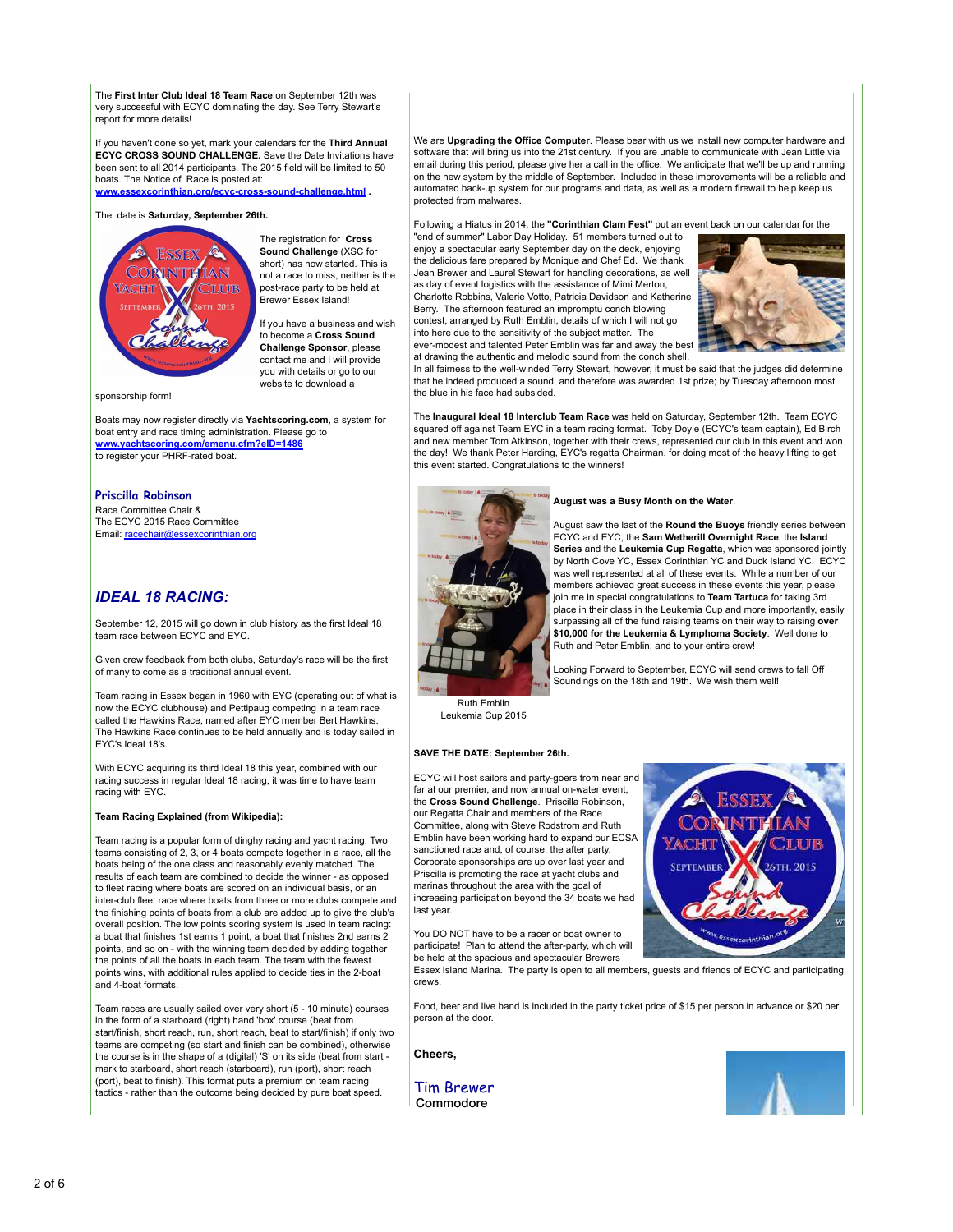On-the-water umpiring is now the norm, with boats having the option to do one penalty turn after an infringement - or two penalty turns if they sail on and are penalized by an umpire.

#### **Team Racing Tactics**

Team racing is a very tactical branch of dinghy racing and yacht racing, combining the need for adequate boat speed with superior handling, good teamwork, and sound understanding of strategies for converting a losing position into a winning one.

Consider the following situation in a 3-boat team race - the most common format. If one boat is in 1st place and its team-mates are in 4th and 6th then the team's points are  $1 + 4 + 6 = 11$  points, whereas the opposition has  $2 + 3 + 5 = 10$  points and so is ahead. For its team to win the race, the boat in 4th place will have to slow the 5th boat so that its 6th place team-mate moves up to 5th - it would be dangerous for the boat in 1st place to do anything because of the two opposition boats behind. The 4th boat can makes its move, called a 'pass back' conversion, by using the Racing Rules of Sailing (RRS), including the special team racing rules of Appendix D, to position itself in such a way that the opposition has to sail extra distance to keep clear or sail in reduced wind and so lose ground.

There are two main 'moves' in team racing; the 'pass back' and the 'mark trap.' The goal of the pass back, involving three boats sailing upwind, is for the leading boat to slow the next (opposing team's) boat in order for the third boat (of the leading boat's team) to either tack away from the intermediate covering boat, or sail ahead faster than the covering boat. The mark trap is more complicated. It involves one boat stopping at a mark in a position where it can use the RRS to hinder opposing boats rounding the mark, so allowing team-mates to catch up and then sail ahead. Another tactic is for one boat to gybe onto (right of way) starboard tack when close to a downwind mark, forcing boats just behind to do the same and sail considerable extra distance, and so allow team-mates to catch up.

If one boat feels that another has breached the Racing Rules of Sailing in any situation, she may hail "protest". If the protested boat does not exonerate herself with a one-turn penalty the protesting boat may hail "umpire". An on-the-water umpire will then make a decision, almost instantly, and impose a two-turn penalty on any boat judged to have broken a rule in the incident.

#### **Results:**

First ECYC EYC Ideal 18 Team Race Sept 12, 2015 We are pleased and proud to report the first ECYC- EYC team race was won by ECYC 4-2. Kudos to ECYC skippers Past Commodore Ed Birch (with Marsha Birch as crew), ECYC member Toby Doyle (with ECYC Race Chair Priscilla Robinson as crew)



and ECYC member Tom Atkinson (with his son as crew). The competition between the clubs was purposeful and intense with "team-play" apparent. While competitive, there were no post-race protest hearings and EYC was an excellent host for the race.

#### **What's next?**

Much like our traditional fall river races (the EYC Willets Race, our own Clark Race, and the PYC Charles Birch Race) and the EYC- PYC Hawkins team race, the ECYC-EYC team race will need a name and a suitable perpetual trophy. Stayed tuned!

**Terry Stewart Immediate Past Commodore Email: pastcommodore@essexcorinthian.** 

# *ON-SHORE & HOUSE*

Our deck is starting to look very nice thanks to the hard work of our intrepid house committee. But never fear, there are still plenty of projects to be finished! Please volunteer to help if you can, it is a huge job to maintain our club year round, and any extra hand is welcome!





# *Galley News*

September brings cooler temps, an abundance of garden fresh produce and a craving for Fall comfort foods. CCC's seasonal offerings will be sure to entice. Some upcoming themed dinners will include Oktoberfest and Vive la France.

Enjoy these waning days of summer with a meal on the deck!





*Remember, we publish updated menus via e-blasts and on our website. Check back often to see what is new: [www.essexcorinthian.org/dining.html](http://www.essexcorinthian.org/dining.html)*

Looking forward to seeing you at the club!

**Hollis Barry**

*Galley Liaison*

## *Did You Know?*

Sunday dinners may have ended, but the galley still serves a great **Sunday brunch**!

**We want your feedback about our galley activities.** Please let us know what you think! [Email Hollis at galleyliaison@essexcorinthian.org](mailto:galleyliaison@essexcorinthian.org)

# **Early Fall Galley Hours:**

**Lunch:**  Wednesday, Thursday, Friday and Saturday (self-service) 11.30 am to 2.00 pm

**Dinner:**  Wednesday (self-service), Friday (table service)

**Brunch:** Sunday (self-service) 11.00 am to 2.00 pm - special brunch hours on selected holidays!

# **FEEDBACK**

*We want to know what you think about our galley!*

# **2016 ECYC Board of Governors Call for Nominations.**

A terrific way to expand your ECYC experience and make new friends is serving on the Board of Governors. This is the time of year the Nominating Committee seeks candidates to lead the club into the future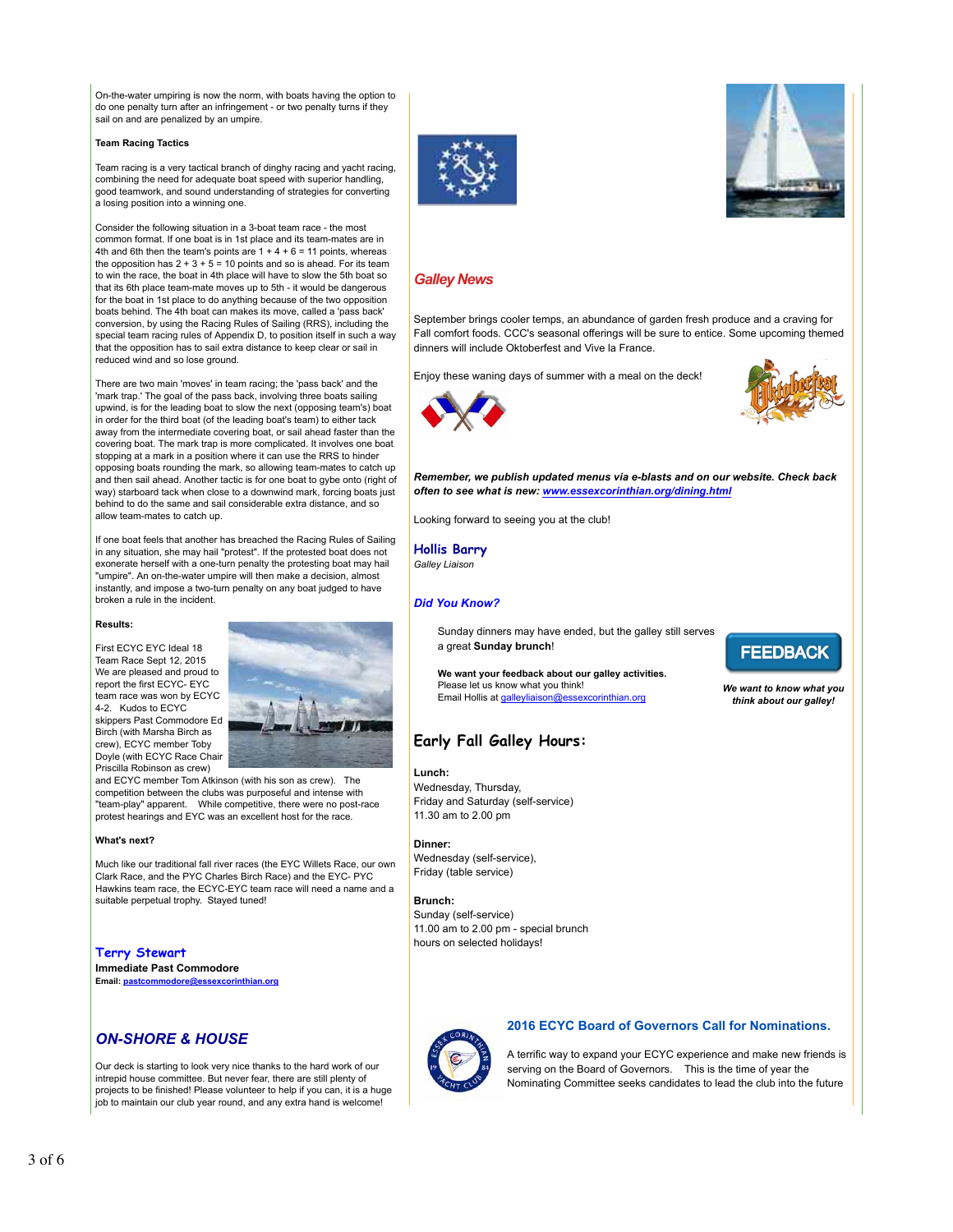Contact Chuck Grusse for assigments.

Our music program has been very successful, and we even added a Friday night performance on the occasion of Patriot's Day on September 11th.

Wednesday Night Music is continuing trough fall, check out the complete music program, accessible via ou[r Event](http://www.essexcorinthian.org/events.html) page on our website, to find out who is playing next!

Our fourth **"Ladies On Deck"** get-together will be held on Tuesday, September 15th. Come, grab your favorite cocktail, bring an appetizer to share and enjoy! Bring a friend!

The planning for the **3rd Annual Cross Sound Challenge** is in full swing, and we are looking forward to a great event on September 26th. The regatta promises to be better than ever, and the post-race party, held at Brewer Essex Island, is shaping up nicely! We will gave great food and drinks and a live band to keep everyone happy and entertained.

**Come join us and support our premier event - EVERYONE is invited to come to the party, sailor or not!**

More information on the race, party etc. is available on our website at www.essexcorinthian.org/ecyc-cross-sound-challenge.htm

I would like to take this opportunity to thank everyone who supported the **2015 Leukemia Cup**. My gratitude to the ECYC boats that entered in the regatta to show their support ( **Celebration,** Jeff Going, Class 1, third place; **Genesis,** Rod Hartung, Class 1, sixth place **; Tesoro,** Tim Brewer, Class 2, fifth place **; Dorian,** Chris Morano, Class 2, sixth place **; Irish Lady,** Bill St. John - DNC) and of course all our friends who helped **Team Tartuca** bring the Leukemia cup trophy back to ECYC. Without your help and support we could not have done so. ECYC can be proud of the results!

Kudos also to our crew consisting of **six ECYCers and two other friends** who not only helped raise funds but also helped sail **Tartuca** successfully in the regatta, claiming third in Class 4.



Team Tartuca

A particular BIG thank you goes to **Cheryl Arndt**, who not only offered useful ideas and supported the event

committee with her usual energy, and but also provided a number of great items for the silent auction as well as womanpower at the event itself!

The Leukemia & Lymphoma Society has asked me to continue as Co-Chair for the event and we as a club will support this important cause again in **2016 as part of our cooperation with Duck Island and North Cove Yacht Clubs**. If you are interested in finding out how you can help in 2016, please contact me!

**Join a committee**, whether on- or off-shore, we need you! If you have suggestions or comments, please feel free to contact me or any of our board members to share. ECYC lives and breathes with the help of our membership.

See you all soon at the best yacht club in Essex!

## **Ruth Emblin**

**Rear Commodore [Email: rearcommodore@essexcorinthian.org](mailto:rearcommodore@essexcorinthian.org)**



#### *House Committee Update:*

Tenacious and a few pounds sweated off is the best way to describe the continuing effort to complete the painting of the deck railing. Throughout each of the days we were able to get some progress Myron Stacks, Terry Stewart, and Ed Birch were stalwarts showing up across our broad range of on and off shore activities.

To learn more, please contact members of the Nominating Committee (Past Commodore Terry Stewart [chair], Membership Chair Val Votto, and past BOG member Jane Pfeffer).

## *BURGEE OF THE MONTH (a.k.a. Yacht Club Visit of the Month)*

During a recent trip to Colorado, Past Commodore Terry Stewart and Laurel, found an amazing site.

Nestled high atop the Colorado Rocky Mountains and noted for being the nation's highest sailing club at an elevation of 9,017 feet above sea level is the **Dillon Yacht Club**, about as far away from thoughts of tides, currents, and salt water as one can get. Always up for a visit to another yacht club (our 80th!), we took the bait to see how a true

yacht club could exist in such a place. And true it is!



After all the mountain passes and vistas we had driven through, it was amazing to see boats sailing amongst the Rockies. Founded in 1968, the Dillon Yacht Club offers sailing, yacht racing, entertainment, food and special events on beautiful Lake Dillon in the Colorado Rocky Mountains. Located just west of the Continental Divide and surrounded by 13,000 ft. peaks, Lake Dillon offers very exciting sailing conditions. Because of this, DYC sailors are known to be some of the best in the Rocky Mountain region.

Presently, the Dillon Yacht Club supports many racing fleets; Stars, J/80's, J/24's, J/22's, Ensigns, Etchells and a Handicapped fleet.

# *Ship's Store:*

The Ship's Store will be selling a limited amount of 2015 Cross Sound Challenge Performance Long-Sleeve Shirts. These are high quality, moisture-wicking shirts that feel great on your skin and are perfect for the cooling days to come!

Get yours while they are still available!

If you would like to purchase ECYC merchandise please see Jean Brewer!

**Jean Brewer Ship's Store Manager**



# *Did You Know?*

### **DINGHY & KAYAK RACK:**

The rack is reserved for ECYC members. If you are storing your dinghy or kayak there and have not picked up a sticker, please do so. Unstickered vessels may be removed at the owner's expense.

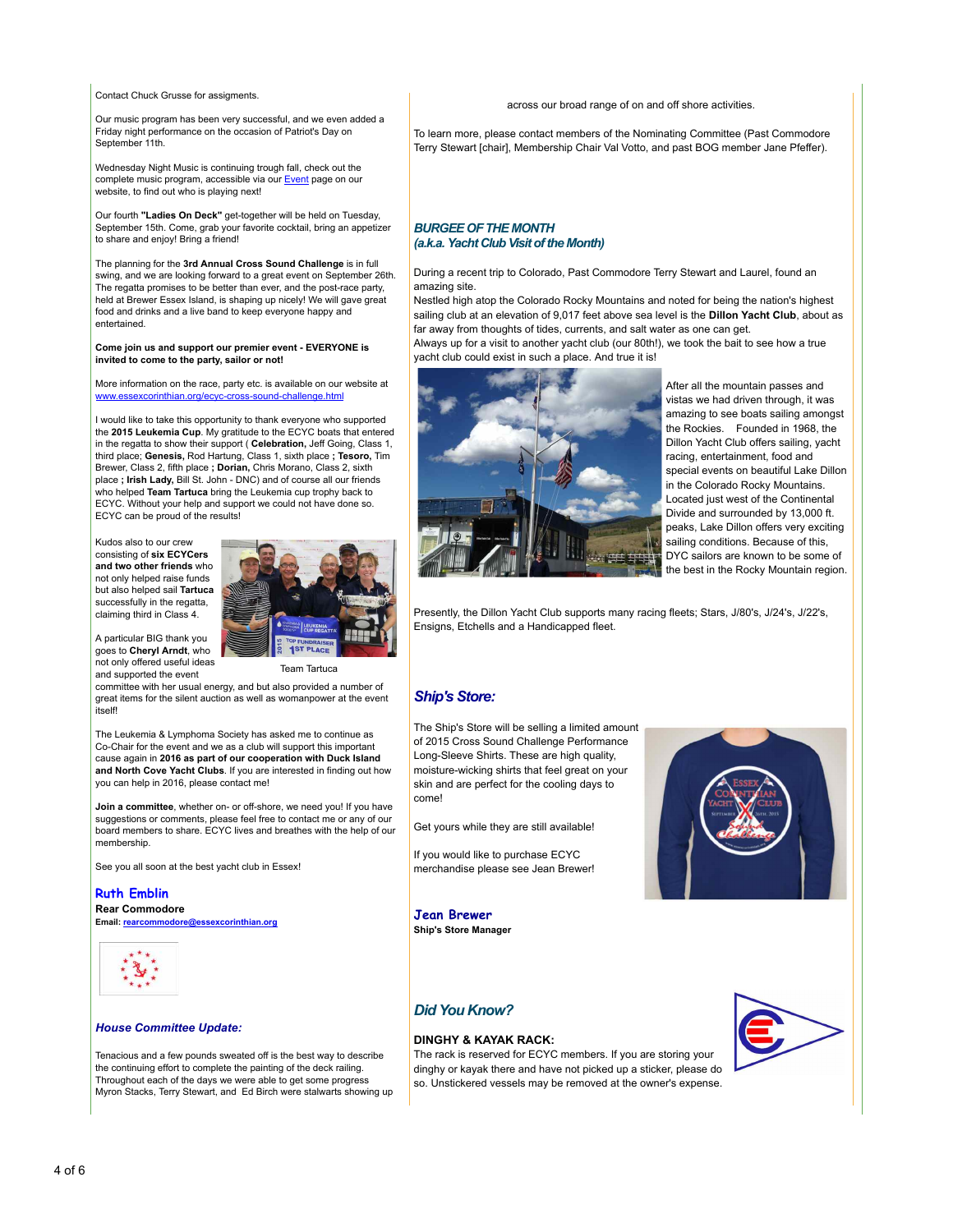week after week. Herculean effort was put in by Alex Bell and Andy Roussel. Alex getting the new lumber, cutting, and installing the new top railing. Andy literally roasting in the late day sun getting the front deck and door completed over multiple sessions. The progress to date completing the scraping, sanding, and priming of the entire rail was only achieved with the contributing efforts of George Van Drasek, Earl & Liz Fowler, and Dan Watts. Dan additionally took on the initiative to research, acquire, and install the new, and now fully illuminated, rope lighting on the railing perimeter. Outstanding efforts by all.

But, we're not done yet. The top coat remains to be applied. It's my hope we can get it done with one more session. We will need a good turnout of at least 8-10 folks to knock it off in the few hours of shortening daylight. September is a busy month for me with business trips and family commitments, not a Monday or Tuesday available. I hope to arrange one of the Mondays in September to be the session to complete the top coat, with a stand-in for myself to coordinate. Please look for announcing blast.

As the summer season winds down (guess they're not so endless anymore), time to take stock and begin planning next projects. The single largest will be the creation of a small sub-team to evaluate options, design, and cost the effort to fully replace both front and rear decks, replace front door, and add electronic entry capability. Anyone interested to participate please contact me directly.

Again I thank, as should the entire membership, those who have stepped in to help get the progress achieved to date.

**Chuck Grusse House Chair Email: [house@essexcorinthian.org](mailto:house@essexcorinthian.org)**

## *Entertainment Committee Update:*

Well, the summer is almost over. We enjoyed some great get-togethers. Our first Corinthian Clam Fest over the Labor Day weekend was quite popular. Laurel Stewart and Jean Brewer took the helm and organized a great afternoon for over 50 members and their guests. Thanks to all who participated and to the members of the entertainment committee who helped pull it together.

Our Ladies on Deck will meet again on the 15th of September. Come join us, enjoy a late summer evening on the deck, and get to know some of the ECYC ladies!

We are working towards our Cross Sound Challenge Regatta, and the post-race party, which is held on Brewer Essex Island this year. I will need plenty of help from our entertainment committee to get this to be as successful as last year.

Despite this being a sailing event, the party is open to ALL club members and their friends. It is a mere \$15.00 per person charge if you book ahead of time, and \$20.00 pp at the door. I encourage you all to come out and enjoy the food and music and celebrate the accomplishments of our fellow members. There will be plenty of food, drinks and live music to enjoy!

Our Wednesday night music will continue through the end of October with two appearances by Jim Paradis along with our ECYC band, Ear Candy for the Soul, Jos and Friends and more. These performancaes seem to be growing in popularity and we plan to repeat this again next year. If there is a particular artist or group you like to hear, please feel free to forward their info to me and we can try and book them for next summer. Charlotte Robbins has been instrumental in securing these artists so I would like to send out a special Thank You to Charlotte.

Kudos from the Entertainment Committee to ALL the folks on the House Committee for the fabulous job of scraping and painting done to greatly improve the looks of our club. I know it took hours of planning and many more hours of dedicated work. Thank You All!

Following on the heels of the Cross Sound Challenge will be our Annual Commodores' Gala on November 7th, so save the date! This is Tim Brewer's last Gala as Commodore, so please plan on being there.

Before you know it, the cold seasons will be upon us, so please come out and enjoy the events we have planned while the weather is good!



#### **NO SMOKING AT ECYC;**

Please remember that the clubhouse, the decks and the surrounding dock areas are non-smoking areas. Please remind your guests of this restriction, it is part of a facility-wide prohibition of open flames.

## **WEBSITE:**

All of our events and announcements, as well as archive copies of the Bell 8 Newsletter are available online at our website, [www.essexcorinthian.org!](http://www.essexcorinthian.org)

#### **IMPORTANT REMINDER:**

Please remember that with the chance of domain to **www.essexcorinthian.org** over a year ago, t he general office email address was changed to **[ecyc@essexcorinthian.org](mailto:ecyc@essexcorinthian.org) .** 

We noticed that some of you are still using the old email address, which will no longer work. Please make a note of it, if you have not already done so.



# *Green Tip of the Month:*

Last weekend I participated in one of the beach clean ups that are being held throughout September in honor of International Coastal Clean-Up Month.

It was another reminder of how our trash can accumulate on our shorelines and not only make beaches and shores look ugly, but also negatively impact our wildlife and fish stocks. We recovered a lot of plastic pieces, as small as pull tabs, bottle caps, soda can rings, straws and straw wrappers, minute pieces of unidentifiable plastics that can kill wildlife when ingested, or will ultimately end up on your plate inside the fish you are having for dinner. Plastic bags and balloons were floating on and just under the water, blown into

bushes, and plenty of fishing lines were recovered, in addition to some more unusual items such as a computer CPU that seemed to have spent some time under water.

The trash pile in the picture represents about half of what 30 divers and 60 beach combers recovered within three hours of work. 750 lbs of trash that did not need to be there.

The site did not look "dirty" at first glance, but when we started digging in the sand and poking through the bushes the extent of the litter problem became clear. A lot of trash had washed into the water and was either floating or had sunk to the bottom. We need to continue educating the public about the impact of our trash on our environment. Even the smallest item has an accumulating effect.

Please recycle and take your trash home or to the next receptacle. Please ensure that trash cannot be blown off your boat while you are out there enjoying yourself! Don't participate in balloon releases and reuse your plastic bags if you really have to use them rather than purchasing the sturdy reusable shopping totes that are now available at all supermarkets. If every single one of us makes an effort to be a little more environmentally conscious we can reduce the amount of litter that ends up on our shore and in the waterways we so enjoy!

#### Thank you!

For more information on current beach clean-ups please go to <http://longislandsoundstudy.net/2015/09/beach-cleanup/>

# **Ruth Emblin**

**Rear Commodore & Fleet Communicator**